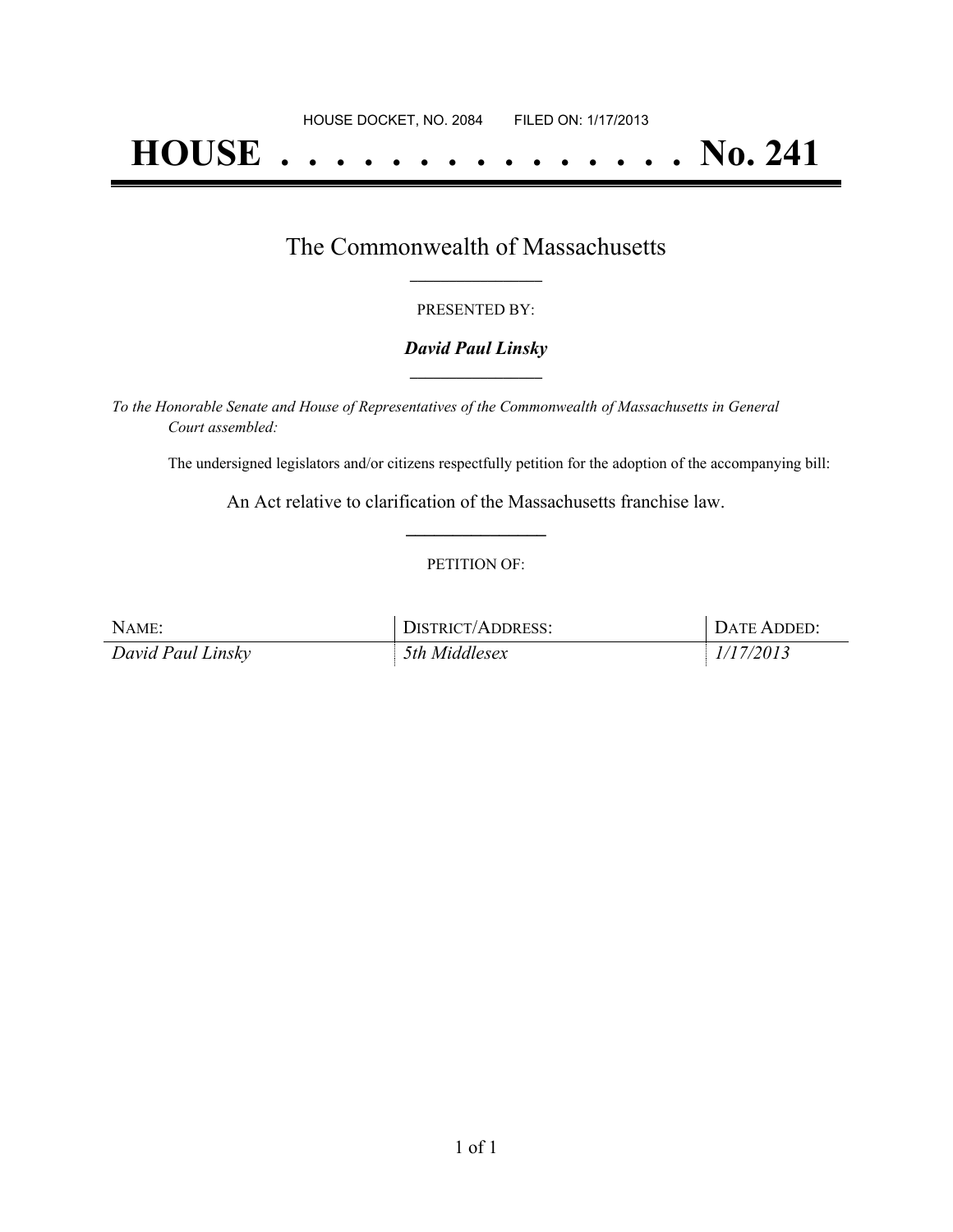By Mr. Linsky of Natick, a petition (accompanied by bill, House, No. 241) of David Paul Linsky relative to business practices between motor vehicle manufacturers, distributors and dealers. Consumer Protection and Professional Licensure.

## The Commonwealth of Massachusetts

**\_\_\_\_\_\_\_\_\_\_\_\_\_\_\_ In the Year Two Thousand Thirteen \_\_\_\_\_\_\_\_\_\_\_\_\_\_\_**

An Act relative to clarification of the Massachusetts franchise law.

Be it enacted by the Senate and House of Representatives in General Court assembled, and by the authority *of the same, as follows:*

 SECTION 1: Clause 10 of Subsection (c) of Section 4 of Chapter 93B of the General Laws, as appearing in the 2010 Official Edition, by inserting, in line 27, after the word "dealership" the following:-

 (iv) owning or operating a dealership when, at the time of establishment of the manufacturer or distributor owned or operated dealership, no franchise agreement existed between the manufacturer or distributor and any dealer in the Commonwealth not owned or operated by the manufacturer or distributor.

 SECTION 2: Section 15 of Chapter 93B of the General Laws, as appearing in the 2010 Official Edition, is hereby amended by striking subsection (a) and inserting the following:-

 (a) Any manufacturer, distributor or motor vehicle dealer who suffers any loss of money or property, real or personal, as a result of the use or employment by a manufacturer, distributor or motor vehicle dealer of the same line make of an unfair method of competition or an unfair or deceptive act or practice as defined by this chapter, any act prohibited or declared unlawful by this chapter, or any rule or regulation adopted under this chapter, may bring an action in the superior court, or if applicable in the federal district court for the district of Massachusetts, for damages and equitable relief, including injunctive relief, as described in the following sentence: The party filing suit must demonstrate that the manufacturer, distributor or motor vehicle dealer that is conducting or has conducted the unfair method of competition or unfair or deceptive act or practices manufactures, distributes or acts as a dealer for vehicles of the same line make as the